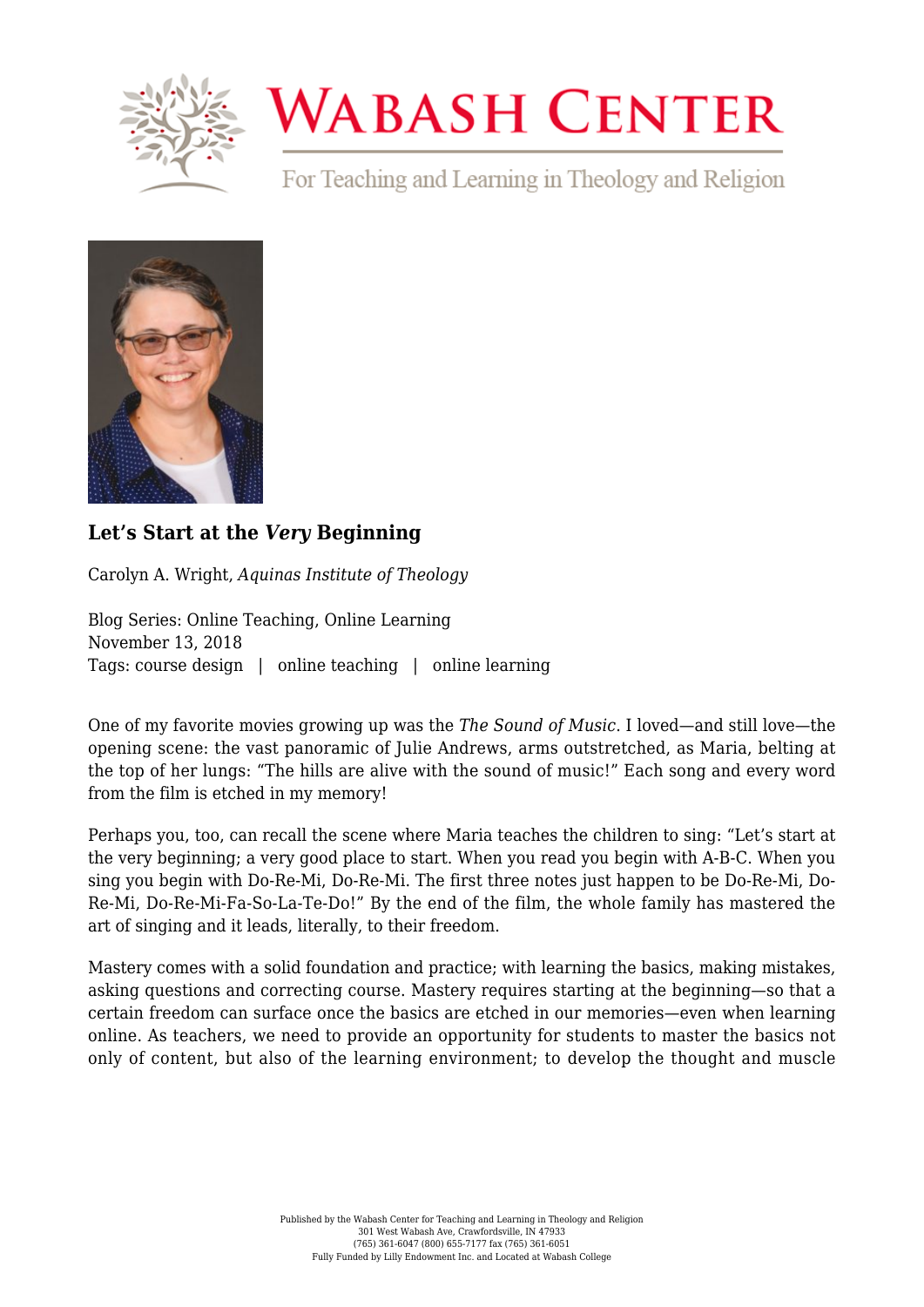memory of working with technology. Only then can they set aside the concern of technology and truly enter into the freedom and joy of the online learning environment.

The greatest support I find for students in effective online teaching is to create a "Getting Started" module for every course I build. The language and idea of "Getting Started" is owed to the training module I completed with Quality Matters (https://www.qualitymatters.org/). I keep this language because it invites engagement with the full range of students, from neophyte to novice to expert in the online learning environment. All students are invited to review the basics. Some can be skimmed over; others perhaps not. The point is: there are many notes in this environment which need to become second nature and I teach them here.

A typical table of contents for such a module contains the following foundational elements: (Do) How to upload your picture to your account, (Re) How to forward school email to your personal email account, (Mi) A tour of the course site, (Fa) How to post an original thread and respond to peers in a discussion forum, (So) How to access privatized videos, (La) How to create a video using PowerPoint or Zoom, (Te) How to submit and retrieve assignments, (Do) How to access the library e-reserves and more. These foundational elements are delivered primarily via videos and PDF documents using screen images highlighted with step-by-step instructions.

These supports are made available the week before class begins and remain accessible for the entirety of the course. Students are encouraged to explore this module prior to the beginning of class to learn the A-B-Cs and Do-Re-Mis of the learning environment. I also provide an opportunity for a simple online discussion and assignment submission in advance of the course start to foster some familiarity and initial comfort with these processes.

This module is partially transferable from course to course, so I am not re-creating the wheel each course. Personalizing a few videos however—such as a tour of the course site—communicates my care for the current group of students.

As a practice, I meet with online students individually via Zoom one or two times a semester. During these sessions, I inquire what I could do better to support their transition to online learning and also how I can continue to support their learning in this environment. Last semester I learned—unfortunately late in the game—that a number of students never learned how to use the library's database resources. This naturally impacted the quality of their research, learning and integration. As a result, moving forward, each course will contain a video showing how to do research using the vast electronic scholarly resources available through the library system. This will find its home in the "Getting Started" module.

So remember, while we grow beyond neophyte, novice and toward master teachers in the online environment, the neophyte online learner will always be with us. While students need the "Getting Started" module to varying degrees, let's keep providing the basic A-B-Cs and Do-Re-Mis because there will always be need for some students to start at the very beginning so they can set aside the concern of technology and truly enter into the freedom and joy of the online learning environment.